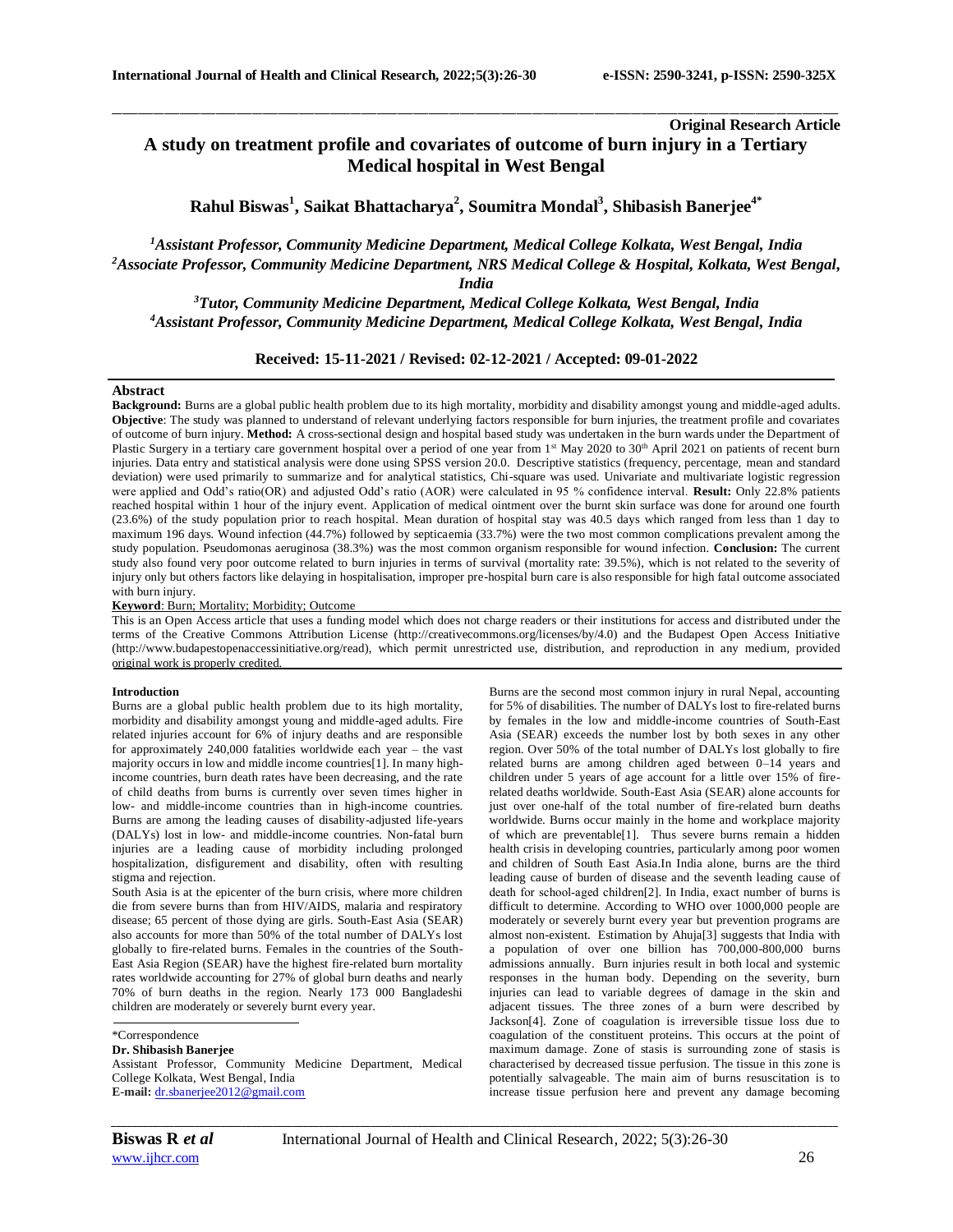\_\_\_\_\_\_\_\_\_\_\_\_\_\_\_\_\_\_\_\_\_\_\_\_\_\_\_\_\_\_\_\_\_\_\_\_\_\_\_\_\_\_\_\_\_\_\_\_\_\_\_\_\_\_\_\_\_\_\_\_\_\_\_\_\_\_\_\_\_\_\_\_\_\_\_\_\_\_\_\_\_\_\_\_\_\_\_\_\_\_\_\_\_\_\_\_\_\_\_\_\_\_\_\_\_\_\_\_\_\_\_\_\_\_\_\_\_\_\_\_\_\_\_\_\_\_\_\_\_\_\_\_\_\_\_\_\_\_\_\_

irreversible. Additional insults such as prolonged hypotension, infection, or oedema can convert this zone into an area of complete tissue loss. Zone of hyperaemia, the outermost zone tissue perfusion is increased. The tissue here will invariably recover unless there is severe sepsis or prolonged hypo-perfusion. These three zones of a burn are three dimensional, and loss of tissue in the zone of stasis will lead to the wound deepening as well as widening.The release of cytokines and other inflammatory mediators at the site of injury has a systemic effect once the burn reaches 30% of total body surface area. Capillary permeability is increased, leading to loss of intravascular proteins and fluids into the interstitial compartment. Peripheral and splanchnic vasoconstriction occurs. Myocardial contractility is decreased, possibly due to release of tumour necrosis factor. These changes, coupled with fluid loss from the burn wound, result in systemic hypotension and end organ hypoperfusion. Inflammatory mediators cause bronchoconstriction, and in severe burns adult respiratory distress syndrome can occur. The basal metabolic rate increases up to three times its original rate. This, coupled with splanchnic hypoperfusion, necessitates early and aggressive enteral feeding to decrease catabolism and maintain gut integrity. Nonspecific down regulation of the immune response occurs, affecting both cell mediated and humoral pathways.

Most of the studies on burn injury focus on nature and severity of burns, though some studies done with an epidemiological point of view have recognized burn injury as a preventable health problem associated with demographic, socio-economic, behavioural and environmental risk factors. But, most of these studies were undertaken in the developed world where prevalence of burn injury is less than the South - East Asian region. India is socio-demographically and environmentally different from those countries and also the medical set-up and behavioural characteristics of people are different here. Literature review shows very few research works on burns in India and almost none in this part of country. So, there was a need for undertaking a study for better understanding of relevant underlying factors responsible for burn injuries, the treatment profile and covariates of outcome of burn injury which would help to recommend various measures for its prevention at different levels and also to make recommendations for proper development of a comprehensive health care system to reduce the number of burn deaths and disabilities in all sections of the society.

#### **Methods**

A cross-sectional descriptive hospital based study was undertaken in the burn wards under the Department of Plastic Surgery in a tertiary care government hospital. The study was conducted for a period of one year from 1st May 2020 to 30th April 2021 on patients of recent burn injuries whose admission and outcome (in terms of discharge or death) both occurred. After initial face to face interview all the patients were followed up during their stay in the hospital and their outcome was recorded. The Institutional Ethics Committee of Medical College, Kolkata reviewed the proposal for ethical consideration and approval was obtained prior to the study. Written consent was taken from all the respondents before data collection process

The patients admitted with recent burn injuries (sustained burn within 7 days prior hospitalisation) and the patients or caregivers of the patients (in case of seriously ill patient) who gave consent for the study was included and the patients who admitted for reconstructive surgery with past history burn injury, the patients expired after getting admission before being subjected to the first face-to-face interview by himself or through his/her caregiver and the patients who were too morbid to respond and did not found to have any accompanying caregiver in three consecutive visits was excluded from this study.

A pre-designed, pre-tested semi-structured schedule was developed reviewing the questionnaires which have been used in similar earlier studies and different articles related to burn injury.The questions were directed towards gaining information regarding demographic data, social history, cause/intention of injury, associated medical conditions, type of burn injury, mechanism/circumstance of injury, pre-hospital care, presence of associated injury and other relevant

factors related to the injury. Secondary data were collected from hospital records were regarding pathological and biochemical investigations, initial and definitive treatment, duration of hospital stay, complications, and outcome of the patient. The schedule was drawn up in English, translated into Bengali, and then retranslated in English with help of two separate linguistic experts to retain the original meaning after translation in Bengali. Thus semantic equivalence was ascertained. Pretesting done on 10 burn patients comparable with study population in order to identify any problems with the wording and feedback was obtained on potential difficulties when answering the questions. The participants were asked the same questions as the actual study participants. They were asked to comment on any difficulties they face in understanding the questions. No major adjustments were brought to the schedule after pretesting; only minor corrections were done in order to make the tool more simplified by removing ambiguity. Face validity for each item and content validity for each domain was ensured by taking suggestions from experts. The questionnaire was amended according to the suggestions. To ensure reliability, the questionnaire was pre-tested on 10 similar patients before the actual data collection was started and the internal consistency was analyzed by using Cronbach's Alpha Coefficient. The overall Cronbach's Alpha Coefficient value was 0.62.The researcher maintained a study logbook to record the identification information (name, unique interview number, bed number, and patient's registration) for all patients being interviewed day by day. Additional observations and reminders were also recorded in the logbook. In every visit the names and bed number of patients who had been admitted in burn wards since previous visit were noted down in the study logbook maintaining the sequence of admission register of burn ward. The study subjects were selected using systematic random sampling.

The medical records of patients were accessed on several occasions. The patient's Bed Head Ticket (BHT) was accessed to record information regarding the admission date of admission, TBSA, Depth of injury, presence or absence of inhalation injury, laboratory investigations, amount of blood transfused, treatment given including surgery, complications and outcome. When the patient was discharged, transferred or died, the ward nurses sent the BHT to the record section after few days. At this stage the file was accessed by the researcher and the above-mentioned data were transcribed.

The respondents were explained in detail the full description of the research, confidentiality and voluntary participation. Data entry and statistical analysis were done using SPSS version 20.0.The questionnaires were weighed against the database to check the accuracy of the data entry a minimum of two times. Any error found was corrected before the actual analysis. Descriptive statistics (frequency, percentage, mean and standard deviation) were used primarily to summarize and describe the data to make it more graspable. For analytical statistics, Chi-square was used where appropriate. Univariate and multivariate logistic regression were applied and Odd's ratio(OR) and adjusted Odd's ratio (AOR) were calculated in 95 % confidence interval. For all the statistical tests of significance, p value of  $\langle 0.05 \rangle$  was considered to reject the null hypothesis.

#### **Result**

Only 22.8% patients reached hospital within 1 hour of the injury event. Majority (41.7%) reached hospital within 1 to 3 hours after the injury. 28.5% patients reached hospital within 3 to 6 hours and 7% patients reached hospital even after that. Application of medical ointment over the burnt skin surface was done for around one fourth (23.6%) of the study population prior to reach hospital. Cooling with water was done in case of 190 (47.2%) patients. Application of toothpaste (12.4%), application of mud  $(2\%)$  and application of cow dung (1.5%) were also practised as first aid for wound care among the study population. Duration of hospital stay in case of majority of the patients was between 4 to 8 weeks. Around 22.6% patients stayed in the hospital for more than 8 weeks. Mean duration of hospital stay was 40.5 days which ranged from less than 1 day to maximum 196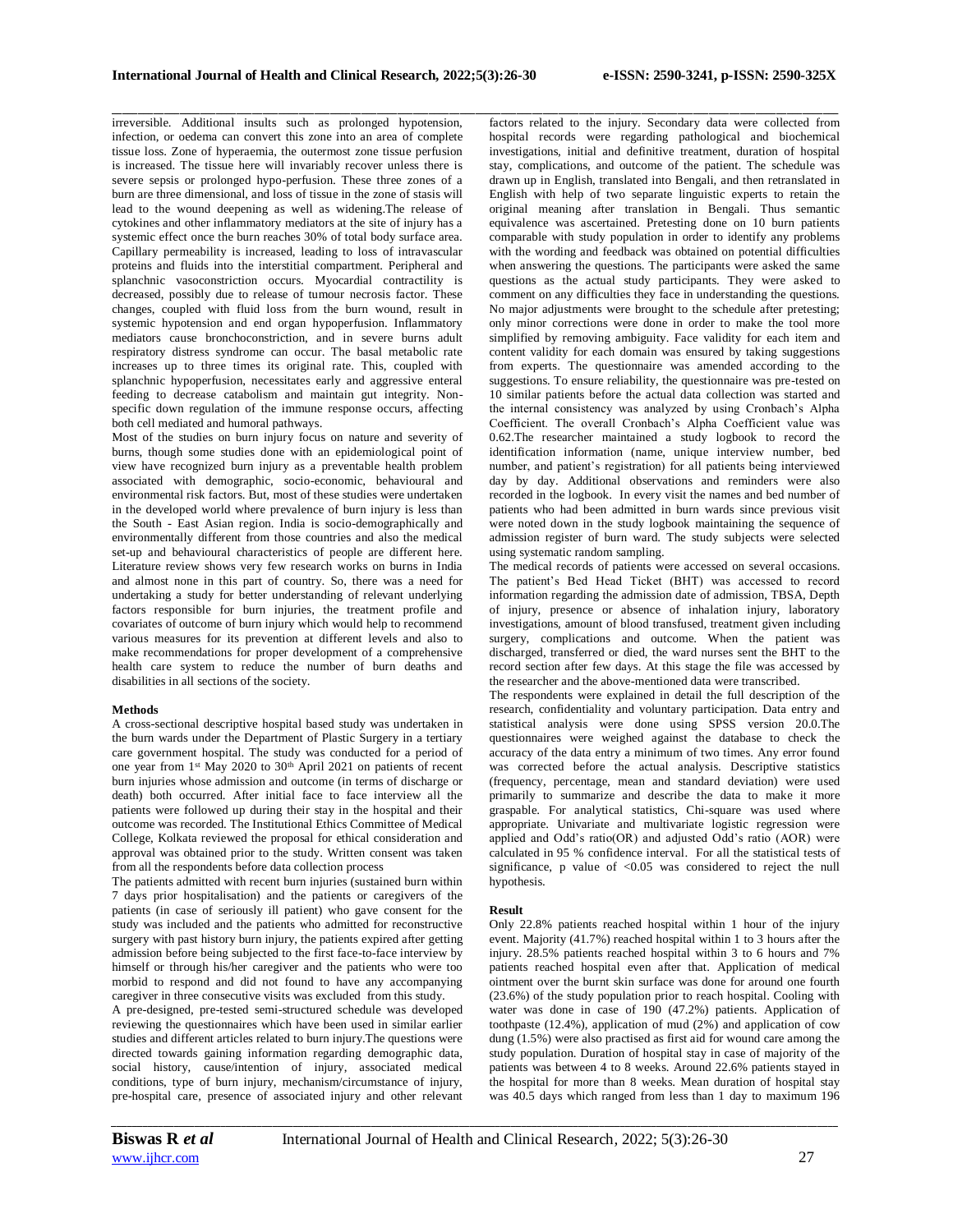days. Debridement was the most common (63.5%) surgery performed among the patients under the study followed by STSG (34.5%). MTP

was done in case of 12 pregnant women. [Table 1]

|                                                         | Frequency | Percentage (%) |
|---------------------------------------------------------|-----------|----------------|
| Time Gap (Hours):                                       |           |                |
| $<$ 1                                                   | 92        | 22.8           |
| $1 - 3$                                                 | 168       | 41.7           |
| $3-6$                                                   | 115       | 28.5           |
| $6 - 24$                                                | 26        | 6.5            |
| >24                                                     | 2         | 0.5            |
| <b>Treatment Given:</b>                                 |           |                |
| Cooling with water                                      | 190       | 47.2           |
| Application of medical ointment                         | 95        | 23.6           |
| Application of toothpaste                               | 50        | 12.4           |
| Application of mud                                      | 8         | 2.0            |
| Application of cow dung                                 | 6         | 1.5            |
| Nothing                                                 | 72        | 17.9           |
| Duration of hospital stay:                              |           |                |
| Up to 7 days                                            | 74        | 18.4           |
| $1$ wk- $2$ wk                                          | 35        | 8.7            |
| $2wk-4wk$                                               | 64        | 15.9           |
| $4-8$ w $k$                                             | 139       | 34.5           |
| $>8$ wk                                                 | 91        | 22.6           |
| [Mean $\pm$ SD (Range)-40.5 $\pm$ 35.04 (<1 -196) Days] |           |                |
| <b>Surgery Done:</b>                                    |           |                |
| Debridement                                             | 256       | 63.5           |
| <b>STSG</b>                                             | 139       | 34.5           |
| Limb amputation                                         | 22        | 5.5            |
| Eye amputation                                          | 5         | 1.2            |
| <b>MTP</b>                                              | 12        | 3.0            |
| Others                                                  | 9         | 2.2            |
| No Surgery                                              | 183       | 45.4           |

|  |  | Table 1: Distribution of study population according to treatment profile $(n=403)$ |
|--|--|------------------------------------------------------------------------------------|
|  |  |                                                                                    |

\_\_\_\_\_\_\_\_\_\_\_\_\_\_\_\_\_\_\_\_\_\_\_\_\_\_\_\_\_\_\_\_\_\_\_\_\_\_\_\_\_\_\_\_\_\_\_\_\_\_\_\_\_\_\_\_\_\_\_\_\_\_\_\_\_\_\_\_\_\_\_\_\_\_\_\_\_\_\_\_\_\_\_\_\_\_\_\_\_\_\_\_\_\_\_\_\_\_\_\_\_\_\_\_\_\_\_\_\_\_\_\_\_\_\_\_\_\_\_\_\_\_\_\_\_\_\_\_\_\_\_\_\_\_\_\_\_\_\_\_

Wound infection (44.7%) followed by septicaemia (33.7%) were the two most common complications prevalent among the study population. Mortality was associated with 39.5% patients of burn injuries in the study. Rest were discharged from the hospital after improvement. Pseudomonas aruginesa (38.3%) was the most common organism responsible for wound infection followed by E-Coli (26.7%). [Table 2]

| <b>Variable</b>                                                      | Frequency | Percentage $(\% )$ |
|----------------------------------------------------------------------|-----------|--------------------|
| <b>Complications:</b>                                                |           |                    |
| Wound infection                                                      | 180       | 44.7               |
| Septicaemia                                                          | 136       | 33.7               |
| <b>Renal Failure</b>                                                 | 32        | 7.9                |
| Electrolyte imbalance                                                | 64        | 15.9               |
| Loss of vision                                                       | 18        | 4.5                |
| Loss of limb                                                         | 22        | 5.5                |
| Others                                                               | 11        | 2.7                |
| No such complication<br>٠                                            | 149       | 37                 |
| <b>Outcome:</b>                                                      |           |                    |
| Improvement (Discharged)                                             | 244       | 60.5               |
| Death                                                                | 159       | 39.5               |
| (Disabilities resulted due to the injury event was not considered.)  |           |                    |
| Organisms: $(n=162)$ #                                               |           |                    |
| Pseudomonas aruginesa                                                | 69        | 38.3               |
| E-Coli                                                               | 48        | 26.7               |
| Klebsiella                                                           | 39        | 21.7               |
| Proteus Vulgaris                                                     | 23        | 12.8               |
| Acinetobactor Bauminni                                               | 19        | 10.5               |
| Staphylococcus Aureus                                                | 8         | 4.4                |
| Others                                                               | 12        | 6.6                |
| (Not mutually exclusive                                              |           |                    |
| # Wound culture not done in case of 161 patients and the result came |           |                    |
| negative in case of 62 patients.)                                    |           |                    |
|                                                                      |           |                    |

| Table 2: Distribution of study population according to occurrence of covariates of outcome of injury $(n=403)$ |  |  |  |  |
|----------------------------------------------------------------------------------------------------------------|--|--|--|--|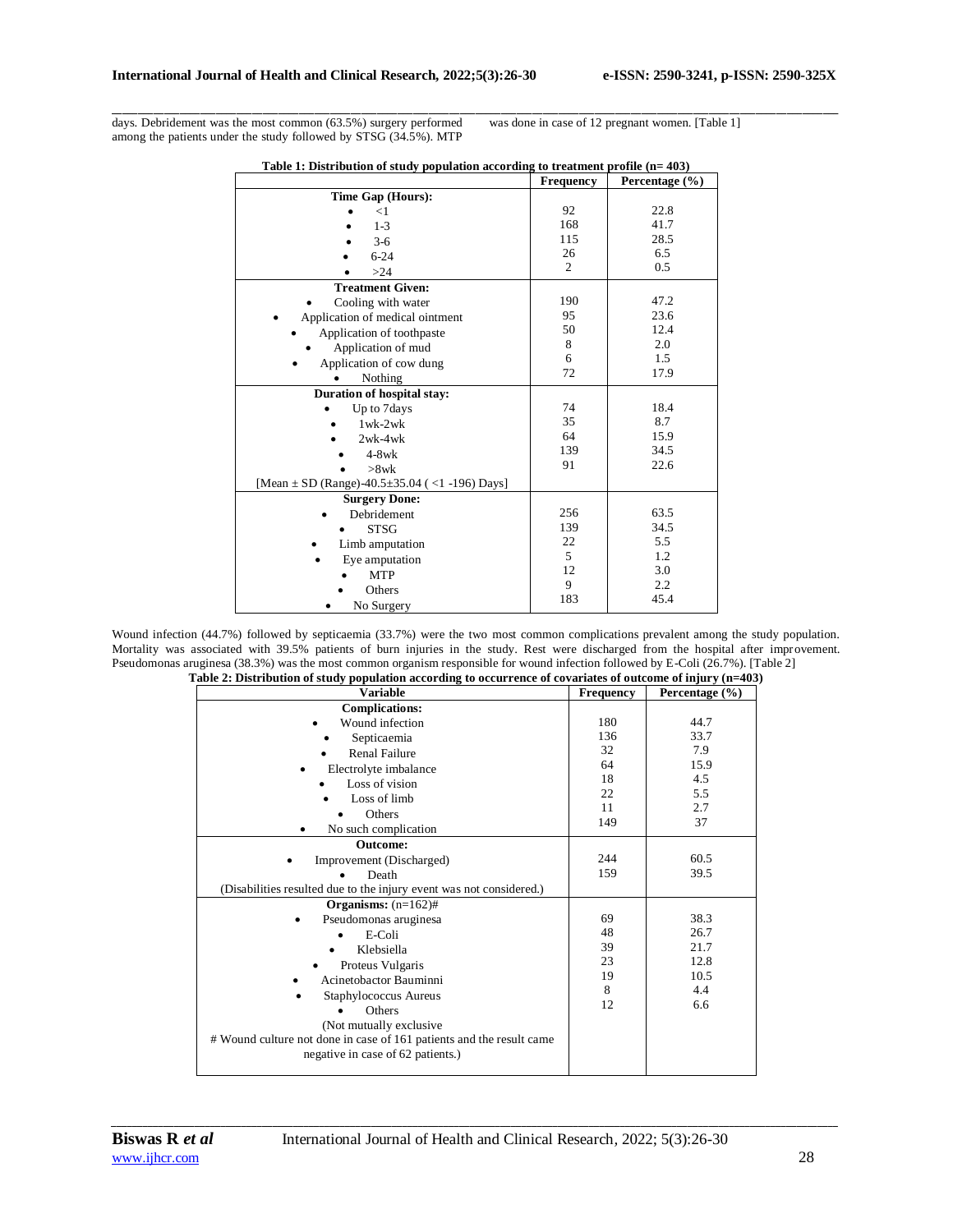\_\_\_\_\_\_\_\_\_\_\_\_\_\_\_\_\_\_\_\_\_\_\_\_\_\_\_\_\_\_\_\_\_\_\_\_\_\_\_\_\_\_\_\_\_\_\_\_\_\_\_\_\_\_\_\_\_\_\_\_\_\_\_\_\_\_\_\_\_\_\_\_\_\_\_\_\_\_\_\_\_\_\_\_\_\_\_\_\_\_\_\_\_\_\_\_\_\_\_\_\_\_\_\_\_\_\_\_\_\_\_\_\_\_\_\_\_\_\_\_\_\_\_\_\_\_\_\_\_\_\_\_\_\_\_\_\_\_\_\_ Around 39.2% patients were transfused 1-3 units of blood and 37.7% patients were transfused 4-8 units of blood. More than 12 units of blood transfusion were given in case of 5.7 % patients. Mean haemoglobin level of the study population at admission was 11.05 gm% and on an average 4.21 units of blood transfusion was done for each patient. [Table 3]

|  |  |  | Table 3: Distribution of study population according number of blood transfusion and percentage of TBSA burnt (n=403): |  |  |
|--|--|--|-----------------------------------------------------------------------------------------------------------------------|--|--|
|--|--|--|-----------------------------------------------------------------------------------------------------------------------|--|--|

|                                                                       | <b>TBSA</b> burnt<br><b>Blood Transfusion (units)</b>       |          |                                     |            |         |           | <b>Total</b> |  |  |
|-----------------------------------------------------------------------|-------------------------------------------------------------|----------|-------------------------------------|------------|---------|-----------|--------------|--|--|
|                                                                       |                                                             |          | Number $(\% )$                      |            |         |           |              |  |  |
|                                                                       |                                                             | 0        | $9-12$<br>>12<br>$1 - 3$<br>$4 - 8$ |            |         |           |              |  |  |
|                                                                       | <25%                                                        | 24(18.3) | 58 (44.3)                           | 45 (34.3)  | 2(1.5)  | 2(1.5)    | 131 (100)    |  |  |
|                                                                       | 25-50%                                                      | 10(6.5)  | 57 (37.2)                           | 63(41.2)   | 12(7.8) | 11(7.2)   | 153 (100)    |  |  |
|                                                                       | 51-75%                                                      | 2(2.8)   | 22(30.5)                            | $36(50\%)$ | 4(5.5)  | 8(11.1)   | 72 (100)     |  |  |
|                                                                       | >75%                                                        | 16(34)   | 21 (44.7)                           | 8(17.0)    |         | 2(4.2)    | 47 (100)     |  |  |
| 52 (12.9)<br>158 (39.2)<br>152 (37.7)<br>18 (4.5)<br>23(5.7)<br>Total |                                                             |          |                                     |            |         | 403 (100) |              |  |  |
|                                                                       | Mean $(\pm SD)$ Blood transfusion = 4.21 $(\pm 3.62)$ units |          |                                     |            |         |           |              |  |  |

Involvement of head and/or neck region, history of non cotton clothing at the time of injury and presence of associated inhalational injury found to be major predictors of adverse outcome (mortality) of burn injury in the multivariate logistic regression model. Each of these three covariates found to be associated with more than 4 times risk of mortality among the study population. Patients who reached the hospital after three hours of the injury event had 2.5 times risk of mortality with compare to the patients who reached hospital within three hours. Around three times more risk of mortality was found among the patients with third degree burn with compare to patients of first and second burn. Presence of pre-existing chronic diseases increased the risk of mortality by 2.4 times among the study population. Greater involvement of TBSA and higher haemoglobin level on admission were also found to increase the risk of mortality significantly. Duration of hospital stay was in inversely related with the mortality. [Table 4]

**Table 4: Covariates of outcome of burn injury- Multivariate logistic regression model (n=403)**

| <b>Independent Variables</b>        |                           | <b>Outcome</b> |                |            |                 |                 |
|-------------------------------------|---------------------------|----------------|----------------|------------|-----------------|-----------------|
|                                     |                           |                | Number $(\% )$ |            | <b>Lower CI</b> | <b>Upper CI</b> |
|                                     |                           | Death          | Improvement    | <b>AOR</b> |                 |                 |
|                                     |                           |                |                |            |                 |                 |
| <b>H/O</b> chronic diseases         | Present                   | 55(13.7)       | 57(14.1)       | 2.374      | 1.137           | 4.955           |
|                                     | Absent (ref)              | 104(25.8)      | 187(46.4)      |            |                 |                 |
| <b>Type of Clothing</b>             | Synthetic                 | 93(23.1)       | 42(10.4)       | 4.847      | 2.483           | 9.463           |
|                                     | Cotton (ref)              | 66(16.4)       | 202(50.1)      |            |                 |                 |
| % of TBSA involvement<br>Continuous |                           |                |                | 1.088      | 1.062           | 1.115           |
| Depth of injury                     | $3rd$ degree              | 72(17.9)       | 46(11.4)       | 3.022      | 1.5             | 6.086           |
|                                     | $1st \& 2nd degree (ref)$ | 87(21.6)       | 198(49.1)      |            |                 |                 |
| <b>Head and Neck</b>                | YesNo (ref)               | 134(33.2)      | 74(18.4)       | 4.951      | 1.957           | 12.528          |
| involvement                         |                           | 25(6.2)        | 170(42.2)      |            |                 |                 |
| <b>Smoke inhalation</b>             | Present                   | 56(13.9)       | 57(14.1)       | 4.652      | 2.204           | 9.817           |
|                                     | Absent (ref)              | 103(25.6)      | 187(46.4)      |            |                 |                 |
| Time elapsed before                 | $>3$ hrs                  | 91(22.6)       | 52(12.9)       | 2.548      | 1.324           | 4.906           |
| hospitalization                     | $\langle$ 3hrs (ref)      | 68(16.9)       | 192(47.6)      |            |                 |                 |
| $Hb\%$                              | Continuous                |                |                | 1.312      | 1.119           | 1.493           |
| <b>Duration of Hospital stay</b>    | Continuous                |                |                | 0.951      | 0.934           | 0.968           |

\*Nagelkerke R Square=0.57

#The model was adjusted for age, sex, presence of visual or hearing problem, cause of injury, contact time with the agent and type of pre hospital treatment.

#### **Discussion**

Most studies from the India and abroad have reported mean hospital stay ranging from 11-16 days[5,6,7] which is quite lower than the present study findings (40 days) though a study from Punjab, India[8] has reported similar finding. The reasons for the longer hospital stay in the current study may be due to the lower mortality rate in compare to those studies.

In the present study mortality was reported around 40% which was lower than the fatality rate reported by most of the studies from other part of India[9,10]. In-hospital mortality was 40 % in this study could be considered high compared to mortality rates reported around the world. Hospitals in India is not structured, equipped and staffed to provide the best quality of care for burn patients.Studies from high income countries report a much lower mortality than the current study such as 2% in Australia [34], 3% in Sweden[11] and Taiwan[12], 4% in Portugal[13] and the United States[14] and 6% in the UK[15].

As it is generally recognized that burn size is the strongest predictor of death, it may be more appropriate to report in-hospital mortality in relation to TBSA burnt. However, various studies published on burn epidemiology report TBSA and its relation to mortality in different ways that makes comparisons difficult. TBSA burnt is usually reported as mean or median, or only by various categories. Probably it

will be more useful to report the distribution of TBSA in mean or median (depending of its distribution) as well as in deciles of TBSA. It will also be more useful, both for research and clinical purposes, to report in-hospital mortality by different centiles of TBSA burnt (deciles, quintiles or quartiles). When the TBSA burnt is greater than 50%, very few patients survive in India while it is not so in other countries. It is obvious that with higher percentages of TBSA involvement survival at burn centres of India is worse than developed countries[12,13].

In the present study in hospital mortality was found to be significantly associated with nylon or mixed type of clothing during the injury event, presence of inhalational injury, increased contact time with the injury agent, presence chronic diseases, higher TBSA and depth of burn, involvement of head and neck region and improper pre-hospital treatment. According to Sharma[16], compared to TBSA below 50%, the odds ratio for death for TBSA 70-89% was 4.1 and that of TBSA≥90% was 23.0. Although most of studies[9,10,17] have reported the association of TBSA burnt and death in different categorizations, all results indicate that TBSA burnt is a strong risk factor for death. The mean TBSA burnt in admitted patients was 42% and 45% of the study population had a TBSA involvement >40%. The TBSA burnt was significantly greater in females, young adults aged